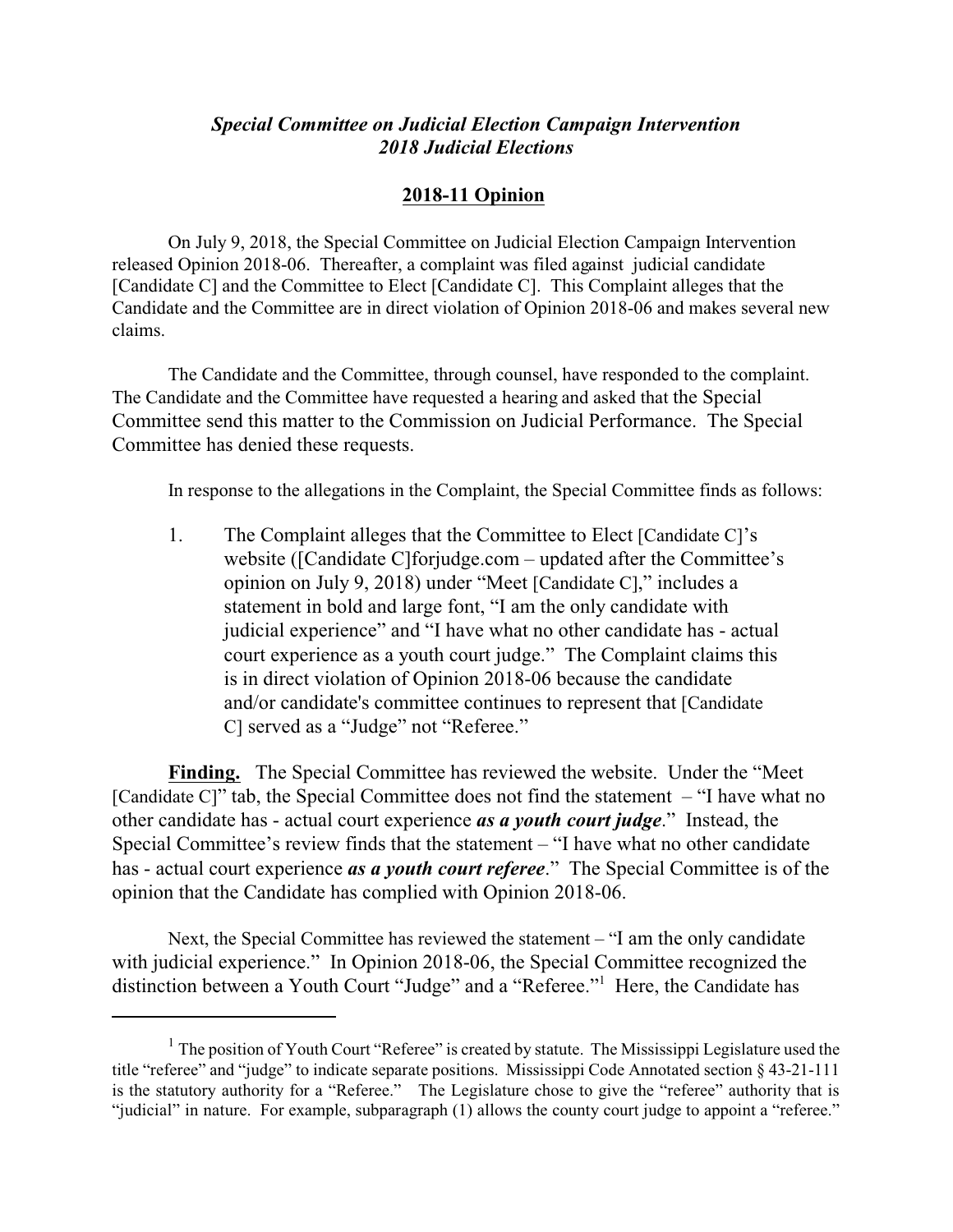served and continues to serve as a appointed Youth Court "Referee." The Special Committee has recognized that a "Referee" is statutorily authorized to perform certain judicial functions. Therefore, the Special Committee is of the opinion that the Candidate's statement – "I am the only candidate with judicial experience" is accurate, truthful, not misleading, and therefore is permissible. The Candidate may state that she has "judicial experience" so long as the campaign material – here the website – clearly identifies the circumstances justifying the Candidate's "judicial experience." On the website, the Candidate identified the proper title of the positions she actually held that justifies her use of the term "judicial experience. The Special Committee is of the opinion that there is no violation of Opinion 2018-06 or the Mississippi Code of Judicial Conduct.

2. The Complaint alleges that the Committee to Elect [Candidate C]'s website ([Candidate C]forjudge.com – updated after the Committee's opinion on July 9, 2018) under the "Home" tab, now has a statement in bold and large font stating "The Only Candidate with Judicial Experience." The Complaint contends this is in direct violation of Opinion 2018-06 for the same reason set forth above.

**Finding.** As stated above, the Special Committee has opined that a Youth Court "Referee" may claim to have "judicial experience," so long as the campaign material – here the website – clearly identifies the circumstances justifying the Candidate's "judicial experience." The Candidate identified the proper title of the position actually held that justifies her use of the term "judicial experience. The Special Committee is of the opinion that there is no violation of Opinion 2018-06 or the Mississippi Code of Judicial Conduct.

3. The Complaint alleges that the website ([Candidate C]forjudge.com) still contains two photos of [Candidate C] in a judicial robe. One may be found under the "About [Candidate C]" tab and one can be found on the home page. The Complaint contends this is in direct violation Opinion 2018-06.

**Finding.** In Opinion 2018-06, the Special Committee found that it is a violation of Canon 5A(3)(d)(iii) for a candidate who has served as a Youth Court "Referee" to depict

Subparagraph (2) requires the "referee" receive judicial training. Subparagraph (3) provides that "[t]he judge may direct that hearings in any case or class of cases be conducted in the first instance by the referee. The judge may also delegate his own administrative responsibilities to the referee." Subparagraph (4) provides that "[a]ll hearings authorized to be heard by a referee shall proceed in the same manner as hearings before the youth court judge. *A referee shall possess all powers and perform all the duties of the youth court judge in the hearings authorized to be heard by the referee.*" (Emphasis added). Subparagraph (5) provides that the "order entered by the referee" may be subject to "rehearing by the judge." Subparagraph (6) provides that "[t]he salary for the referee shall be fixed on order of the judge." Subparagraph (7) allows for two counties to agree for the chancellor to "appoint a suitable person as referee."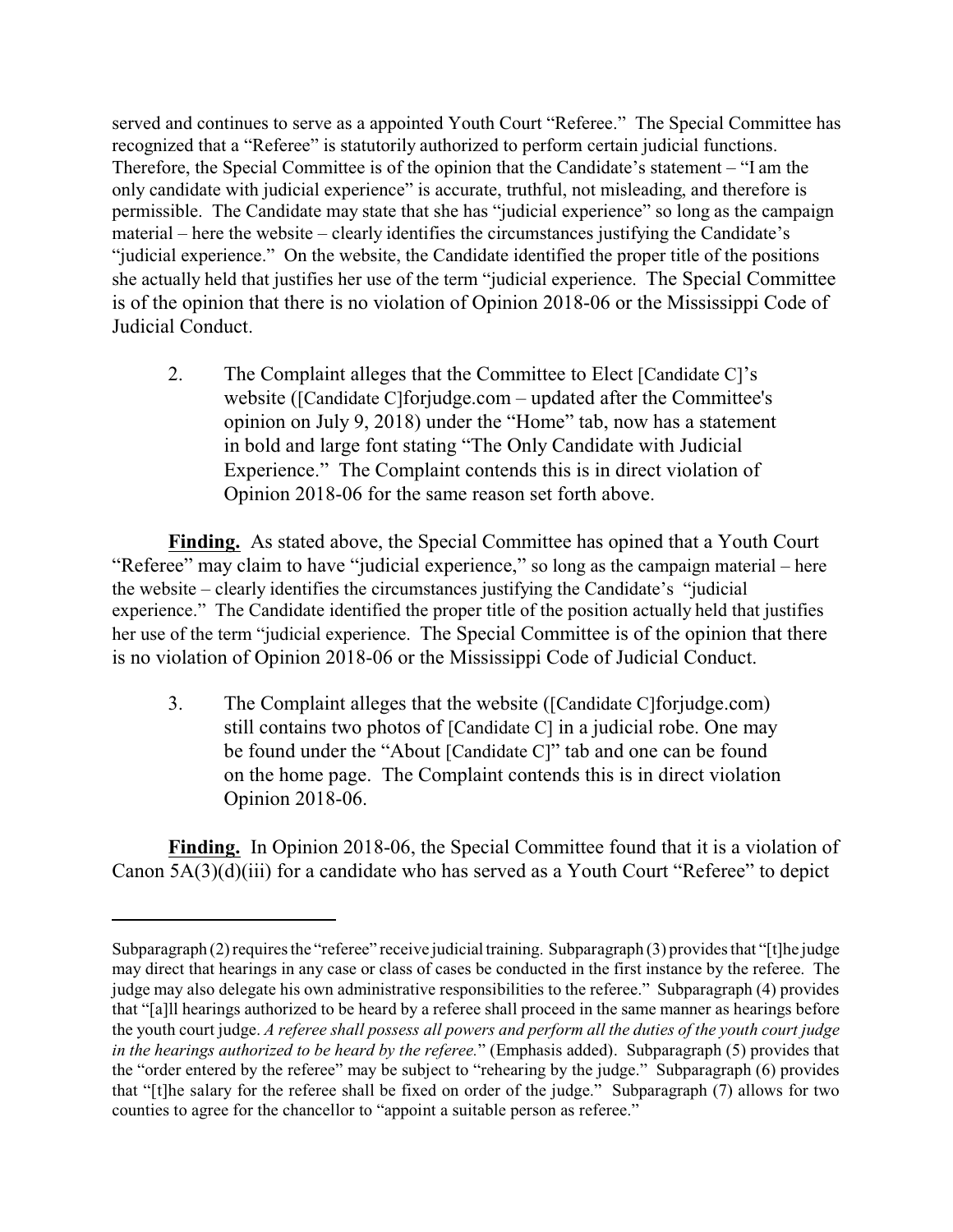themself in a judicial robe, "without a clear explanation of the judicial roles of the positions held."

The Special Committee has reviewed the website. The website includes two pictures of the Candidate in a judicial robe. There is a caption under each photograph that states, "[Candidate C] Serving as Youth Court Referee in Hancock County." The Special Committee is of the opinion that the Candidate has complied with Canon 5A(3)(d)(iii), because the caption under the photograph provides a "a clear explanation of the judicial roles of the positions held." The Special Committee is of the opinion that there is no violation of Opinion 2018-06 or the Mississippi Code of Judicial Conduct.

4. The Complaint asserts that the Committee to Elect [Candidate C] ran an ad in the July-August 2018 Gulf Coast Women's Magazine wherein it was stated that she had "six years experience as a Youth Court Judge." A copy of said advertisement was attached. The Complaint also stated that the complainant understands that this must have gone to press before Opinion 2018-06 was released but would request an official retraction be run in the next available printing of the magazine and would further request that any reprimand released to the local media pursuant to Canon  $5F(3)(e)(i-ii)$  be forwarded to Gulf Coast Women's Magazine as well for publication.

**Finding.** As stated in the allegation, the Special Committee does not have sufficient facts or evidence to find that the Candidate or the Committee did not comply with Opinion 2018-06 in the advertisement in the July-August 2018 Gulf Coast Women's Magazine. Also, the Special Committee has no reason to believe that the Candidate or the Committee will not comply with Opinion 2018-06 or this Opinion in future advertisements. The Special Committee does not have the authority to request or order a retraction. The Special Committee is of the opinion that there is no violation of Opinion 2018-06 or the Mississippi Code of Judicial Conduct.

5. The Complaint also asserts that Gulf Coast Women's Magazine has recognized "Top Influencers" in the community and has named [Candidate C] as one. The magazine has a picture of [Candidate C] on page 120 of the July-August 2018 edition wherein it is stated again that [Candidate C] served as the County Youth Court Judge. A copy of the page was attached to the Complaint. The Complaint also stated that it is understood that this went to press before Opinion 2018-06 was released, but the undersigned would request an official retraction be run in the next available printing of the magazine and would further request that any reprimand released to the local media